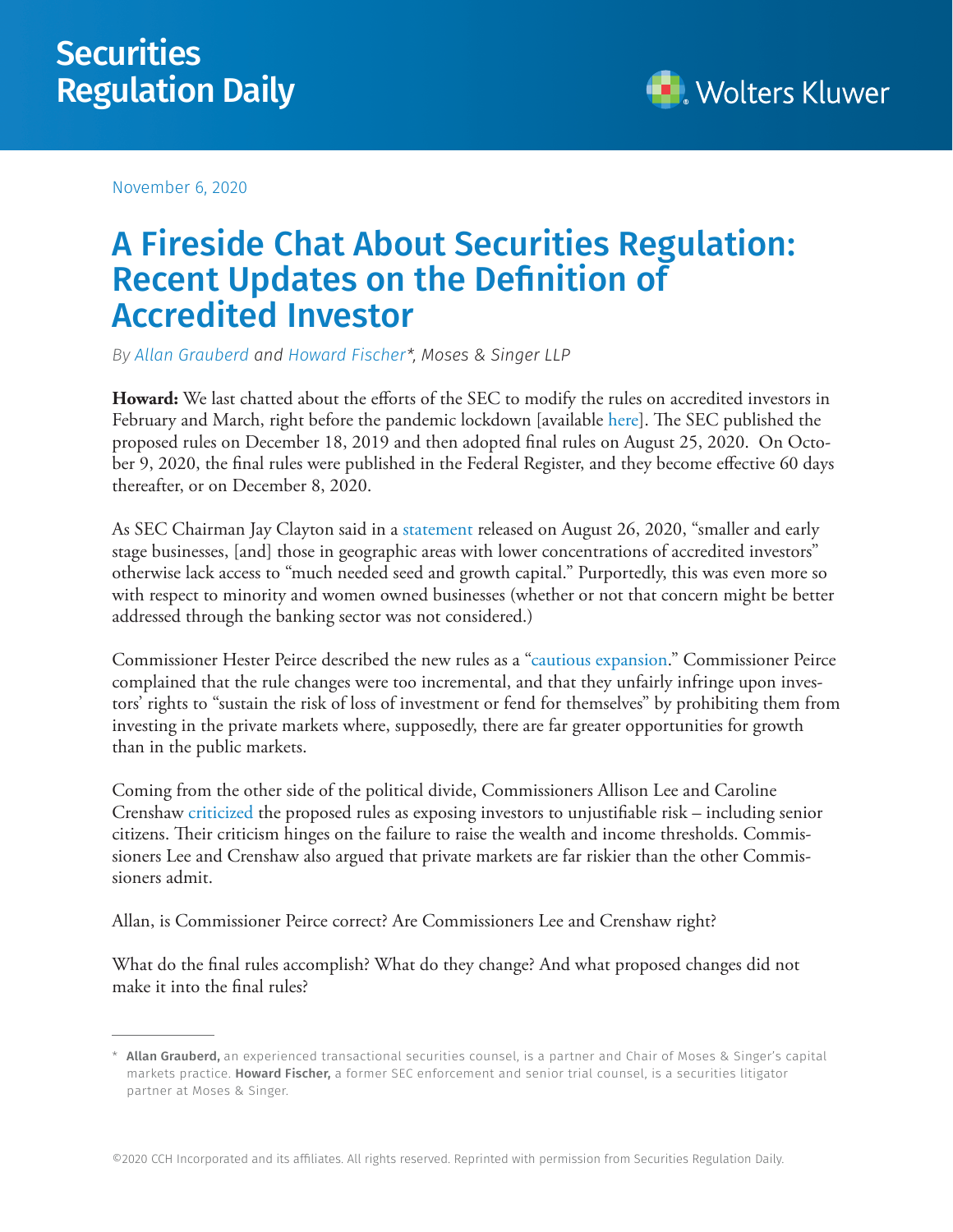**Allan:** What the final rules accomplish is to expand the categories of accredited investors to both new categories of natural persons and new categories of entities. While not as broad as some expected, they are a significant expansion from the manner in which the prior rules considered the issue of accreditation.

**Howard:** We talked previously about the focus that the prior rules placed on economic status as a proxy for investor sophistication. The prior rules established income and assets as the standard for determining whether or not an investor was sophisticated enough for presumably more complex and risky investments. As we've discussed, that framework came under criticism from, among others, Commissioner Peirce, for being unfair to those outside major metropolitan areas, who had lower income and asset levels. And as we discussed before, the mere fact that a dentist, for example, has a high net worth and income, doesn't mean she can analyze more esoteric investment opportunities. As a former SEC prosecutor, I prosecuted many cases where the victims were high income and high net worth individuals. Their business acumen in one field did not provide them with the necessary expertise to properly evaluate complex or risky investments. Clearly, the SEC agrees with me that income and wealth alone are not sufficient indicators of investor acumen. What have they done?

**Allan:** First, the SEC has expanded the definition of accredited investor to encompass certain career credentials that are a proxy for investor sophistication. The new rule, designated as Rule  $501(a)(10)$ , provides accredited investor status to "[a]ny natural person holding in good standing one or more professional certifications or designations or credentials from an accredited educational institution that the Commission has designated as qualifying an individual for accredited investor status."

The SEC set up this general scaffolding with the idea that certain credentialing procedures might be a better guide to investor sophistication than wealth. Acceptable credentials will be designated and set out on the SEC website by SEC order based on various criteria further set out in the rule that will be adopted only on notice and an opportunity for public comment. Among those criteria is that it ensure that the holder of any such credential "has sufficient knowledge and experience in financial and business matters to evaluate the merits and risks of a prospective investment." Moreover, any evidence of qualification has to be verifiable, and any such certification must be "publicly available by the relevant self-regulatory organization or other industry body or is otherwise independently verifiable."

For now, the credentials designated only include those holding certain securities licenses, namely, the Series 7 (General Securities Representative), 65 (Registered Investment Advisor representative) and Series 82 (Private Securities Offering representative).

The SEC considered, but rejected for now, all sorts of other credentials such as other securities licenses, and those licensed as attorneys, accountants, or MBAs. However, the SEC expressed an interest in potentially expanding the category of what other qualifications might suffice. The SEC says it wants to gain experience with this initial expansion, but left open the possibility it will order additional categories of natural persons to be included, and posited certain other examinations adequately measuring financial sophistication would be a possible expanded category.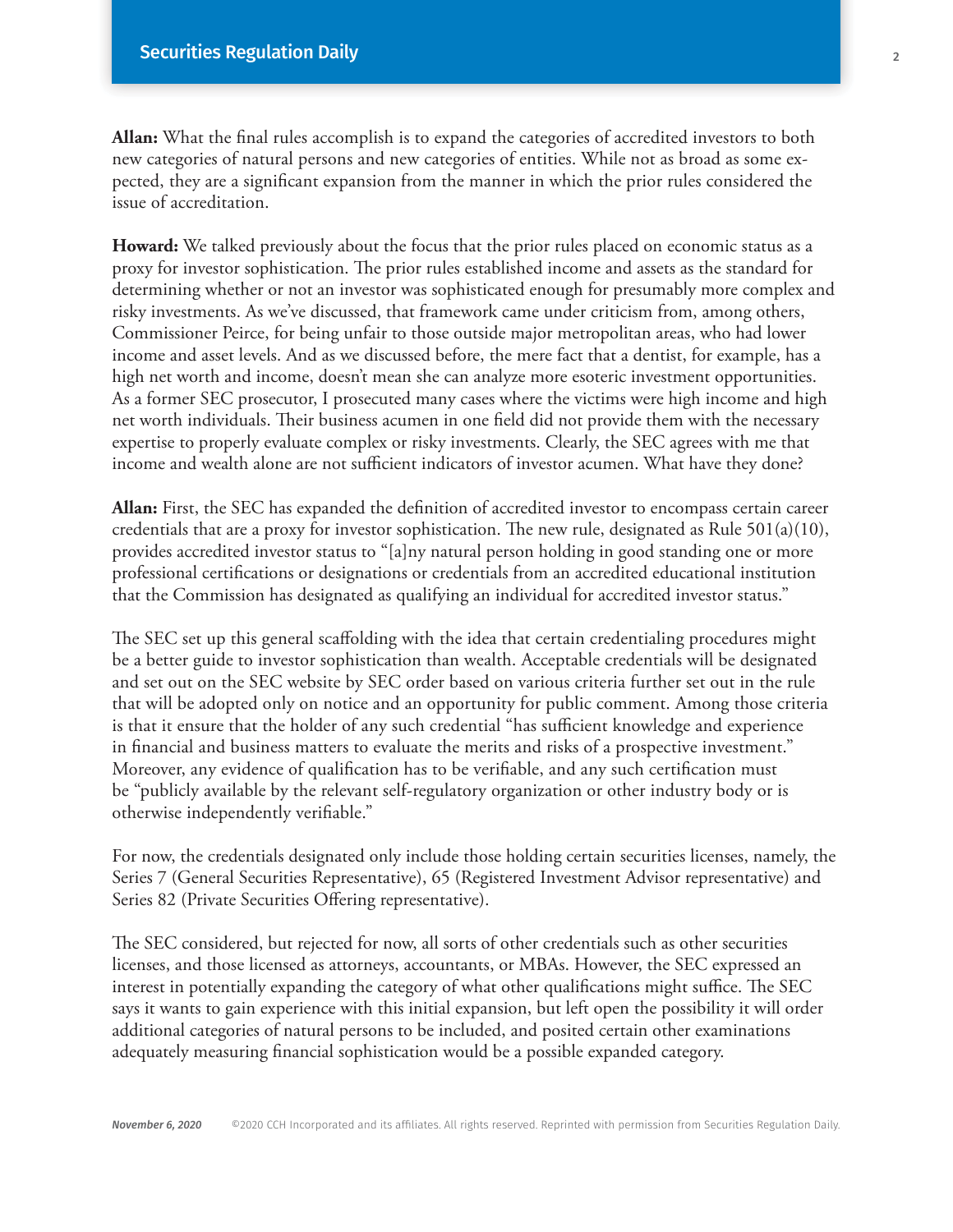**Howard:** Accreditation based on formal testing was not the only way in which the SEC expanded the definition of what qualifies as accreditation. They also added to the category of natural persons who qualify as accredited investors so called "knowledgeable employees" of certain investment funds. Previously, only a limited number of the employees of issuers were deemed accredited, including directors and executive officers (but only for offerings from that issuer). It seems like the SEC is now allowing an expanded class of employees of certain kinds of investment funds to be considered as qualified in connection with purchases of that investment fund's securities, depending on their status.

Allan, can you explain in greater detail the changes that the SEC made here?

**Allan:** The SEC has imported the definition of "knowledgeable employee" from Section 3(c)-5(a) (4) of the Investment Company Act, which uses that definition to omit counting such persons when determining whether a fund has more than 100 investors or any non-Qualified Purchasers, for purposes of applying the  $3(c)(1)$  and  $3(c)(7)$  exemptions from investment company registration requirements. As used in new Rule 501(a)(11), such a person shall be deemed an accredited investor but only in offerings for securities of the reference private fund.<sup>1</sup> The definition from the Investment Company Act includes any "Executive Officer, director, trustee, general partner, advisory board member, or person serving in a similar capacity, of the Covered Company or an Affiliated Management Person of the Covered Company." It also includes employees who serve not solely in a clerical or administrative capacity, and who participate in the investment activities of such Covered Company.

The SEC analogizes the new definition to the current Rule  $501(a)(4)$  definition for directors, executive officers or general partners of an issuer. Also, because these knowledgeable employees are now deemed accredited, they will not prevent a fund from qualifying under Rule 501(a)(8) when it has under \$5 million in assets (this accredited investor definition applies to qualify an entity where all investors in that entity are accredited). The SEC believes that employees of managing entities of a fund will generally be accredited by virtue of their status as an "Affiliated Management Person". Furthermore, a knowledgeable employee's spouse can be attributed the status of knowledgeable employee when investments are held jointly.

**Howard:** The SEC also expanded the accreditation standard for certain entities as well. What are they?

**Allan:** The SEC has included several additional entities as automatically accredited. These include:

- **Registered Investment Advisors**. This would include both federal and state registered investment advisors. It also includes exempt reporting advisors.
- **Rural Business Investment Companies**. Similar to SBICs (Small Business Investment Company), they are defined under the Consolidated Farm and Rural Development Act as a company that has been approved by the Secretary of Agriculture and has entered into a participation agreement with the Secretary. These entities are exempt from Investment Advisor Act registration so that is the rationale of included them as accredited (since RIAs are now).
- **Limited Liability Companies** will now be accredited in the same manner as corporations, i.e., they are deemed accredited if they have over \$5 million in assets and were not formed for the specific purpose of making the investment. This is less a change than a recognition of prior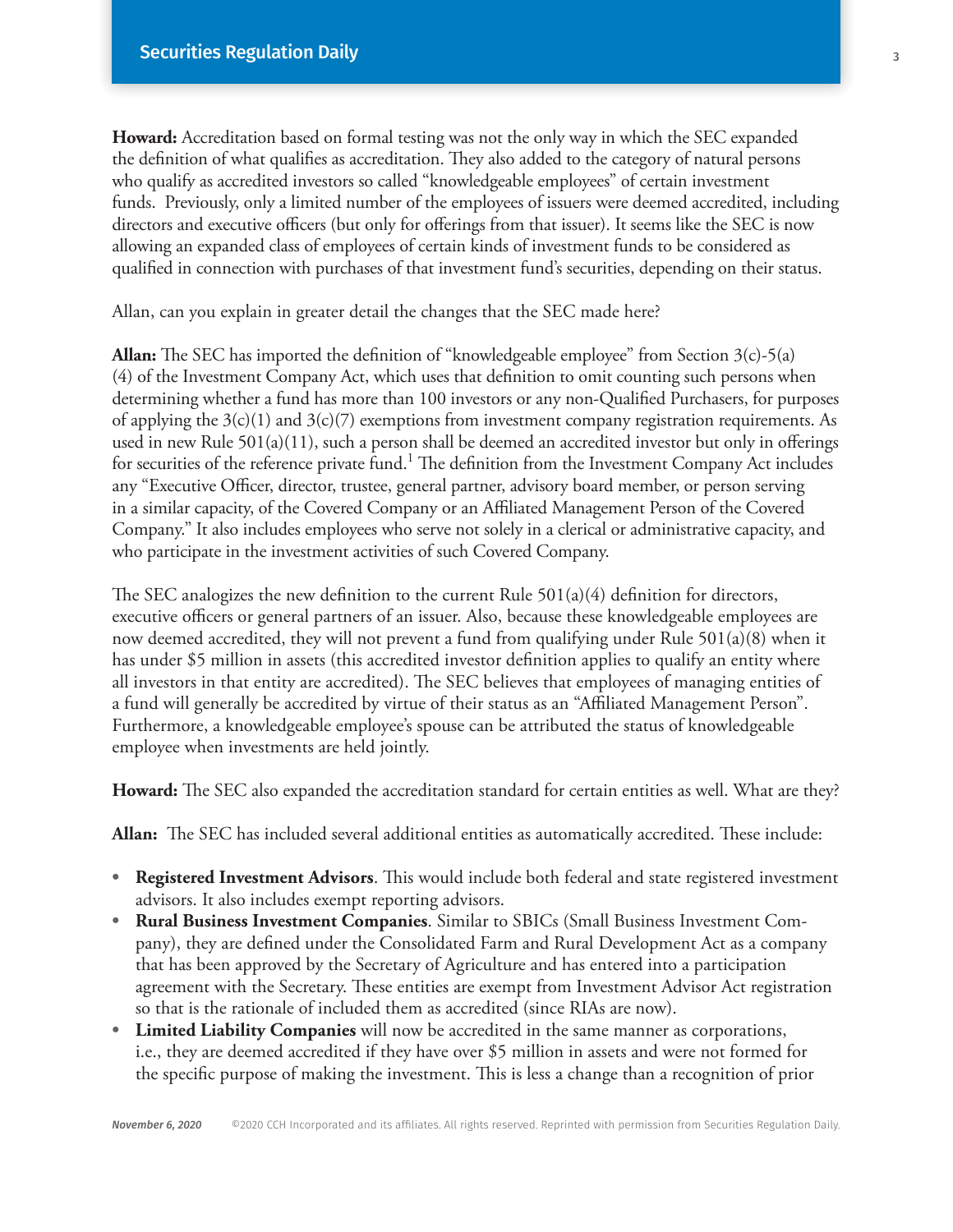practice, as the SEC had previously determined in no-action letters that LLCs should be treated as accredited if they meet the standard in the preceding sentence. However, even though it was suggested, the SEC did not explicitly include managers of an LLC in a new accredited investor category but stated they were already covered in Rule  $501(a)(4)$  because of that section's reference to persons having duties similar to that of an executive officer.

**• Catch-all entities**. Entities not defined in existing entity categories (such as corporations or LLCs) now have a category that makes any such entity accredited if it has more than \$5 million in investments and was not formed for the specific purpose of making the investment in the Regulation D Offering for which accredited status is claimed. This would include Indian Tribes, labor unions, government entities and funds, as well as certain entities organized under the law of a foreign jurisdiction (that does not have a corporate analogue since otherwise it would be permitted under Rule 501(a)(3)). "Investments" is defined in the same manner as for defining a qualified purchaser under the Investment Company Act, to include securities, real estate for investment purposes, commodity interests, physical commodities, and non-security financial contracts held for investment purposes; as well as cash and cash equivalents. The idea behind using "investments" rather than assets is to imply a level of sophistication that owning, for example, a piece of land for non-investment purposes, may not imply. $^2$ 

**Howard:** What about Family Offices? I understand that certain entities that don't have outside clients will now be considered accredited. Which, after all, makes some sense--why should entities that serve only a limited clientele be subject to a more restrictive standard that limits the investments they can make? What is included in this category?

**Allan:** The category of "Family Offices" and "Family Clients" sets out a classification that is an exemption from registration as an investment advisor. It generally refers to private funds that serve a single family, and make investments solely for the benefit of so-called family clients. To be accredited under new Rule 501(a)(12), a family office must have at least \$ 5 million in assets under management.

The family clients that are accredited individually must have the investment directed by the family office to claim accredited status. "Family clients" generally are family members, former family members, and certain key employees of the family office, as well as certain of their charitable organizations, trusts, and other types of entities. Family clients already include the concept of spousal equivalents.<sup>3</sup> A spousal equivalent is defined as a cohabitant occupying a relationship generally equivalent to a spouse.

**Howard:** Notably, a few things were not included. Among them were various adjustments that Commissioner Peirce had been pushing. As we discussed last time, Commissioner Peirce believes that as income and asset levels are substantially higher in major metropolitan areas, it is unfair to rural areas to require the same income levels for accreditation. Thus, she had proposed that regional income and wealth disparities be taken into account. Note though, in one change under the new rules, spousal equivalents are now allowed to be counted for the existing income and net worth standards.

From the other side of the political spectrum, as noted in their comments, Commissioners Lee and Henshaw proposed that the failure to index the financial standards to inflation made them less